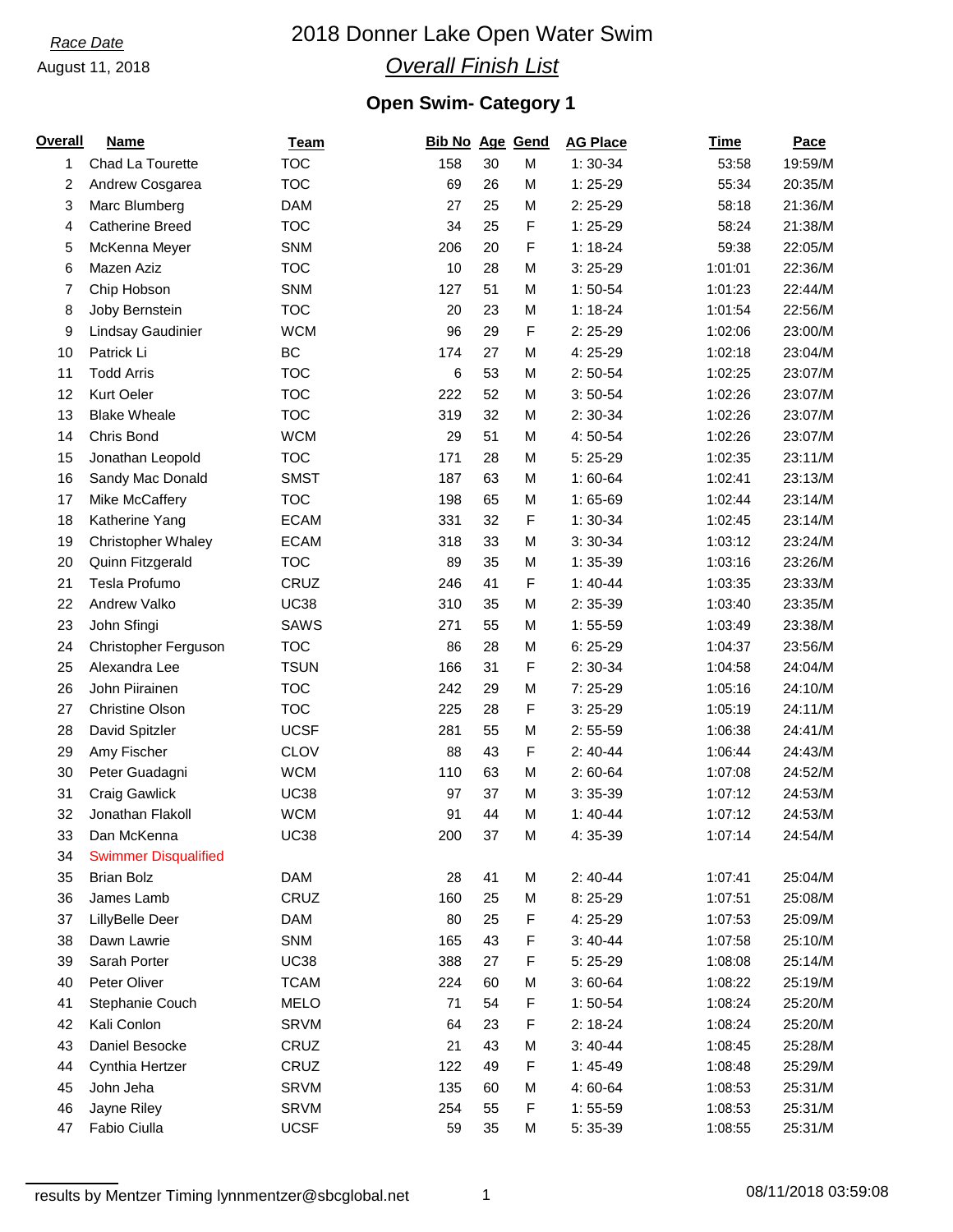#### August 11, 2018

# 2018 Donner Lake Open Water Swim

# *Overall Finish List*

## **Open Swim- Category 1**

| <b>Overall</b> | <b>Name</b>             | <b>Team</b> | Bib No Age Gend |    |           | <b>AG Place</b> | <b>Time</b> | <b>Pace</b> |
|----------------|-------------------------|-------------|-----------------|----|-----------|-----------------|-------------|-------------|
| 48             | <b>Brian King</b>       | <b>SAC</b>  | 151             | 36 | M         | $6:35-39$       | 1:08:55     | 25:31/M     |
| 49             | Caren Mc Namara         | <b>WCM</b>  | 197             | 58 | F         | $2:55-59$       | 1:09:00     | 25:33/M     |
| 50             | <b>Katie Grue</b>       | CALM        | 109             | 29 | F         | $6:25-29$       | 1:09:00     | 25:33/M     |
| 51             | Kyle Anderson           | <b>UC38</b> | 4               | 29 | M         | $9:25-29$       | 1:09:12     | 25:38/M     |
| 52             | Jamie Treacy            | <b>TEME</b> | 303             | 38 | M         | 7:35-39         | 1:09:24     | 25:42/M     |
| 53             | Robert Frappia          | <b>NCA</b>  | 93              | 54 | M         | 5: 50-54        | 1:09:52     | 25:53/M     |
| 54             | Kimberly Gomez          | CRUZ        | 103             | 40 | F         | 4:40-44         | 1:09:57     | 25:54/M     |
| 55             | Austin Lau              | <b>UCSF</b> | 163             | 35 | M         | 8:35-39         | 1:10:01     | 25:56/M     |
| 56             | David Mayer             | <b>BAM</b>  | 195             | 58 | M         | $3:55-59$       | 1:10:06     | 25:58/M     |
| 57             | Patrick Leverty         | SNM         | 172             | 41 | M         | 4:40-44         | 1:10:06     | 25:58/M     |
| 58             | Elizabeth Tiedemann     | <b>ARM</b>  | 299             | 55 | F         | $3:55-59$       | 1:10:08     | 25:59/M     |
| 59             | Ann Peters              | <b>ARM</b>  | 238             | 55 | F         | 4:55-59         | 1:10:12     | 26:00/M     |
| 60             | Julie Hardt             | CARS        | 115             | 37 | F         | $1:35-39$       | 1:10:20     | 26:03/M     |
| 61             | Bonnie Bilich           | <b>WCM</b>  | 23              | 60 | F         | $1:60-64$       | 1:10:34     | 26:08/M     |
| 62             | Andrew Hitchings        | <b>SAC</b>  | 125             | 54 | M         | $6:50-54$       | 1:10:49     | 26:14/M     |
| 63             | <b>Edward Fernandez</b> | <b>UC38</b> | 87              | 37 | M         | 9:35-39         | 1:10:59     | 26:17/M     |
| 64             | Cathleen Cantoni        | <b>UC38</b> | 49              | 24 | F         | $3:18-24$       | 1:11:02     | 26:19/M     |
| 65             | Michelle Rowe           | <b>TVM</b>  | 260             | 41 | F         | $5:40-44$       | 1:11:05     | 26:20/M     |
| 66             | Paul Barta              | <b>RPM</b>  | 12              | 26 | M         | 10:25-29        | 1:11:07     | 26:20/M     |
| 67             | <b>Ed Henricks</b>      | SNM         | 120             | 56 | M         | 4:55-59         | 1:11:13     | 26:23/M     |
| 68             | Jon Boone               | <b>WCM</b>  | 31              | 55 | M         | $5:55-59$       | 1:11:13     | 26:23/M     |
| 69             | <b>Richard Walter</b>   | <b>UC38</b> | 313             | 55 | M         | $6:55-59$       | 1:11:14     | 26:23/M     |
| 70             | <b>Edward Rudloff</b>   | <b>TOC</b>  | 262             | 71 | M         | $1:70-74$       | 1:11:15     | 26:23/M     |
| 71             | <b>Grady Howes</b>      | <b>BAC</b>  | 128             | 50 | M         | $7:50-54$       | 1:11:19     | 26:25/M     |
| 72             | <b>Stacey Ellison</b>   | <b>NUTS</b> | 83              | 53 | F         | $2:50-54$       | 1:11:22     | 26:26/M     |
| 73             | Kathleen Coggshall      | <b>TEME</b> | 61              | 36 | F         | $2:35-39$       | 1:11:24     | 26:27/M     |
| 74             | Chrissy White           | <b>UC38</b> | 320             | 31 | F         | $3:30-34$       | 1:11:26     | 26:27/M     |
| 75             | Charlotte Molenda       | <b>UC33</b> | 208             | 25 | F         | $7:25-29$       | 1:11:30     | 26:29/M     |
| 76             | Lorraine Sommers        | <b>ECAM</b> | 277             | 62 | F         | $2:60-64$       | 1:11:38     | 26:32/M     |
| 77             | Joel Wilson             | CRUZ        | 327             | 70 | M         | $2:70-74$       | 1:11:42     | 26:33/M     |
| 78             | Erin Maehr              | <b>TEME</b> | 189             | 36 | F         | $3:35-39$       | 1:11:43     | 26:34/M     |
| 79             | Susan Cantoni           | <b>UC38</b> | 50              | 21 | F         | 4:18-24         | 1:12:09     | 26:43/M     |
| 80             | Darrin Connolly         | <b>UCSF</b> | 65              | 47 | ${\sf M}$ | $2:45-49$       | 1:12:09     | 26:43/M     |
| 81             | <b>Isabelle Couch</b>   | <b>UC38</b> | 70              | 18 | F         | $5:18-24$       | 1:12:29     | 26:51/M     |
| 82             | Don Low                 | <b>NCA</b>  | 184             | 47 | M         | $3:45-49$       | 1:12:30     | 26:51/M     |
| 83             | Kristin White           | CRUZ        | 321             | 22 | F         | $6:18-24$       | 1:12:45     | 26:57/M     |
| 84             | David Carter            | <b>SERC</b> | 54              | 64 | M         | 5:60-64         | 1:13:06     | 27:04/M     |
| 85             | Katelyn Hackett         | <b>WINE</b> | 111             | 29 | F         | 8:25-29         | 1:13:16     | 27:08/M     |
| 86             | Angela Cook             | <b>SNM</b>  | 68              | 51 | F         | $3:50-54$       | 1:13:46     | 27:19/M     |
| 87             | Shannon Keegan          | OREG        | 142             | 44 | F         | $6:40-44$       | 1:14:00     | 27:24/M     |
| 88             | Matt Lancara            | <b>UC38</b> | 161             | 38 | M         | 10:35-39        | 1:14:05     | 27:26/M     |
| 89             | Izzy Mayer              | CALM        | 196             | 27 | F         | $9:25-29$       | 1:14:26     | 27:34/M     |
| 90             | Phyllis Quinn           | <b>TOC</b>  | 248             | 63 | F         | $3:60-64$       | 1:14:44     | 27:41/M     |
| 91             | Sarah Jordan            | CRUZ        | 140             | 44 | F         | $7:40-44$       | 1:14:44     | 27:41/M     |
| 92             | John Schwaner           | SAC         | 410             | 68 | M         | 2:65-69         | 1:14:47     | 27:42/M     |
| 93             | Molly Curley O'Brien    | CALM        | 75              | 33 | F         | 4:30-34         | 1:15:29     | 27:57/M     |
| 94             | <b>Brandon Smith</b>    | <b>NBA</b>  | 276             | 51 | M         | 8:50-54         | 1:15:43     | 28:03/M     |

2 08/11/2018 03:59:09 results by Mentzer Timing lynnmentzer@sbcglobal.net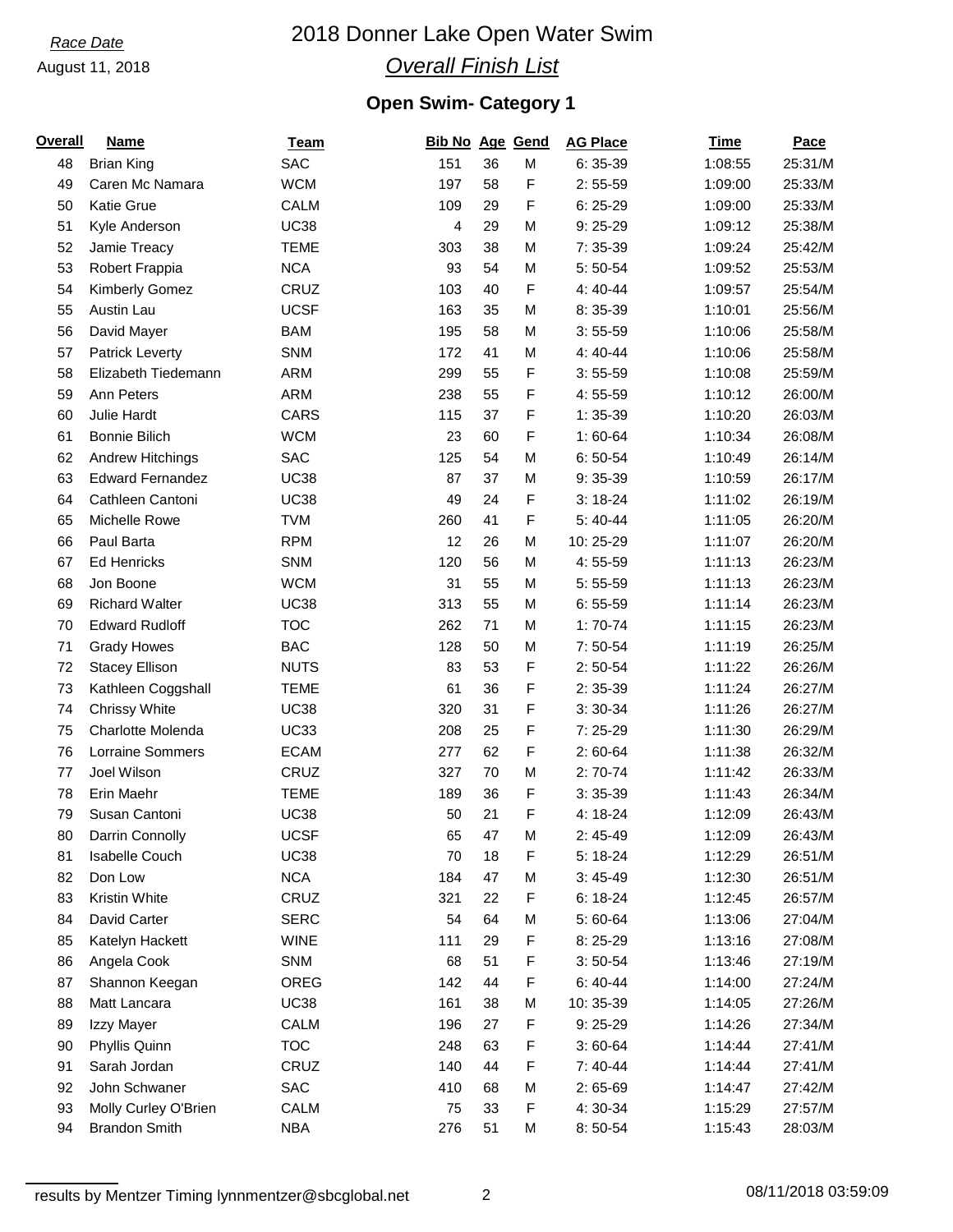#### August 11, 2018

# 2018 Donner Lake Open Water Swim

## *Overall Finish List*

## **Open Swim- Category 1**

| <b>Overall</b> | <b>Name</b>             | <b>Team</b> | Bib No Age Gend |    |   | <b>AG Place</b> | Time    | Pace    |
|----------------|-------------------------|-------------|-----------------|----|---|-----------------|---------|---------|
| 95             | Jessica Buchanan        | <b>SNM</b>  | 45              | 32 | F | 5:30-34         | 1:15:46 | 28:04/M |
| 96             | Allan Spehar            | <b>UC38</b> | 280             | 55 | M | $7:55-59$       | 1:15:53 | 28:06/M |
| 97             | Natalie Taylor          | <b>UC38</b> | 296             | 29 | F | 10:25-29        | 1:15:56 | 28:07/M |
| 98             | <b>Bob Upshaw</b>       | <b>WCM</b>  | 309             | 69 | M | $3:65-69$       | 1:16:16 | 28:15/M |
| 99             | Lindsay Robertson       | <b>SNM</b>  | 257             | 29 | F | 11:25-29        | 1:16:21 | 28:17/M |
| 100            | Rebecca Perry           | <b>MAM</b>  | 237             | 54 | F | 4:50-54         | 1:16:25 | 28:18/M |
| 101            | Paula Dooley            | <b>SLOM</b> | 82              | 54 | F | $5:50-54$       | 1:16:33 | 28:21/M |
| 102            | David Stewart           | <b>VACA</b> | 284             | 60 | M | $6:60-64$       | 1:16:35 | 28:22/M |
| 103            | Erin Kennedy            | <b>TEME</b> | 148             | 45 | F | $2:45-49$       | 1:16:39 | 28:23/M |
| 104            | Jeffrey Citron          | <b>UC38</b> | 58              | 63 | М | 7:60-64         | 1:16:46 | 28:26/M |
| 105            | Matthew Johnson         | <b>UC38</b> | 137             | 41 | M | $5:40-44$       | 1:16:48 | 28:27/M |
| 106            | Hannah O'Hearn          | <b>SAC</b>  | 220             | 25 | F | 12: 25-29       | 1:16:52 | 28:28/M |
| 107            | David Zuber             | <b>UC38</b> | 332             | 55 | M | $8:55-59$       | 1:17:07 | 28:34/M |
| 108            | <b>Rick Vasquez</b>     | <b>NBA</b>  | 311             | 55 | M | $9:55-59$       | 1:17:11 | 28:35/M |
| 109            | Darci Cummings          | <b>SNM</b>  | 74              | 35 | F | 4:35-39         | 1:17:25 | 28:40/M |
| 110            | <b>Bianca Taylor</b>    | <b>UCSF</b> | 293             | 28 | F | 13:25-29        | 1:17:41 | 28:46/M |
| 111            | <b>Barry Curran</b>     | <b>SMST</b> | 76              | 57 | M | 10:55-59        | 1:18:15 | 28:59/M |
| 112            | Greg De Young           | <b>NSMS</b> | 79              | 61 | M | 8:60-64         | 1:18:39 | 29:08/M |
| 113            | Dan Winterrowd          | <b>SMST</b> | 328             | 68 | M | 4:65-69         | 1:18:41 | 29:09/M |
| 114            | Michelle Hladik         | <b>ARM</b>  | 126             | 41 | F | $8:40-44$       | 1:18:44 | 29:10/M |
| 115            | Sarah Groskopf          | <b>TVM</b>  | 108             | 38 | F | 5:35-39         | 1:18:48 | 29:11/M |
| 116            | Helen Lawrence          | <b>TEME</b> | 164             | 36 | F | $6:35-39$       | 1:18:48 | 29:11/M |
| 117            | Julie Moreno            | <b>MAAC</b> | 212             | 46 | F | $3:45-49$       | 1:18:52 | 29:13/M |
| 118            | Chris Barta             | <b>TEME</b> | 11              | 52 | M | $9:50 - 54$     | 1:19:00 | 29:16/M |
| 119            | Katherine Groffman      | <b>UCSF</b> | 107             | 36 | F | 7:35-39         | 1:19:18 | 29:22/M |
| 120            | Sarah Glazer            | <b>SERC</b> | 99              | 38 | F | 8:35-39         | 1:19:28 | 29:26/M |
| 121            | Marisa Kendall          | <b>TEME</b> | 146             | 29 | F | 14: 25-29       | 1:19:29 | 29:26/M |
| 122            | Jim Hart                | SNM         | 117             | 58 | M | 11:55-59        |         | 29:28/M |
|                | Naomi Ross              | <b>SAC</b>  |                 |    |   |                 | 1:19:33 |         |
| 123            |                         |             | 259             | 35 | F | 9:35-39         | 1:19:39 | 29:30/M |
| 124            | Scott Adams             | CALM        | 1               | 61 | M | $9:60-64$       | 1:19:51 | 29:34/M |
| 125            | Michael Kellenback      | <b>TEME</b> | 143             | 43 | M | $6:40-44$       | 1:20:10 | 29:41/M |
| 126            | Judy Bracken            | <b>TVM</b>  | 33              | 61 | F | 4:60-64         | 1:20:12 | 29:42/M |
| 127            | Kerry Gluchowski        | <b>UC38</b> | 101             | 30 | F | $6:30-34$       | 1:20:19 | 29:45/M |
| 128            | <b>Terry Brown</b>      | CRUZ        | 43              | 58 | F | $5:55-59$       | 1:20:21 | 29:46/M |
| 129            | Amy Trusso              | <b>UCSF</b> | 304             | 53 | F | $6:50-54$       | 1:20:27 | 29:48/M |
| 130            | Barbara Klencke         | SNM         | 152             | 61 | F | 5:60-64         | 1:20:36 | 29:51/M |
| 131            | Michael Andre           | <b>UC38</b> | 5               | 51 | M | 10:50-54        | 1:20:48 | 29:56/M |
| 132            | Lawrence Reed           | <b>PVMA</b> | 251             | 65 | M | 5:65-69         | 1:21:15 | 30:06/M |
| 133            | Scott Troxel            | <b>UC38</b> | 405             | 49 | M | 4:45-49         | 1:21:49 | 30:18/M |
| 134            | Rebecca Roy-O'Gorman    | <b>UCSF</b> | 261             | 34 | F | 7:30-34         | 1:21:57 | 30:21/M |
| 135            | Robyn Toschi            | <b>TVM</b>  | 300             | 55 | F | $6:55-59$       | 1:22:15 | 30:28/M |
| 136            | Laurie Lewis            | <b>UCSF</b> | 173             | 57 | F | $7:55-59$       | 1:22:23 | 30:31/M |
| 137            | <b>Gus Atkins</b>       | <b>SDSM</b> | 336             | 52 | M | 11:50-54        | 1:22:38 | 30:36/M |
| 138            | <b>Courtney Leverty</b> | SNM         | 371             | 43 | F | $9:40-44$       | 1:22:47 | 30:40/M |
| 139            | Catherine Taylor        | <b>WCM</b>  | 294             | 55 | F | $8:55-59$       | 1:22:50 | 30:41/M |
| 140            | Jane Garrick            | OREG        | 95              | 57 | F | $9:55-59$       | 1:22:59 | 30:44/M |
| 141            | Natalie Bessette        | <b>USF</b>  | 22              | 51 | F | $7:50-54$       | 1:23:01 | 30:45/M |

3 08/11/2018 03:59:09 results by Mentzer Timing lynnmentzer@sbcglobal.net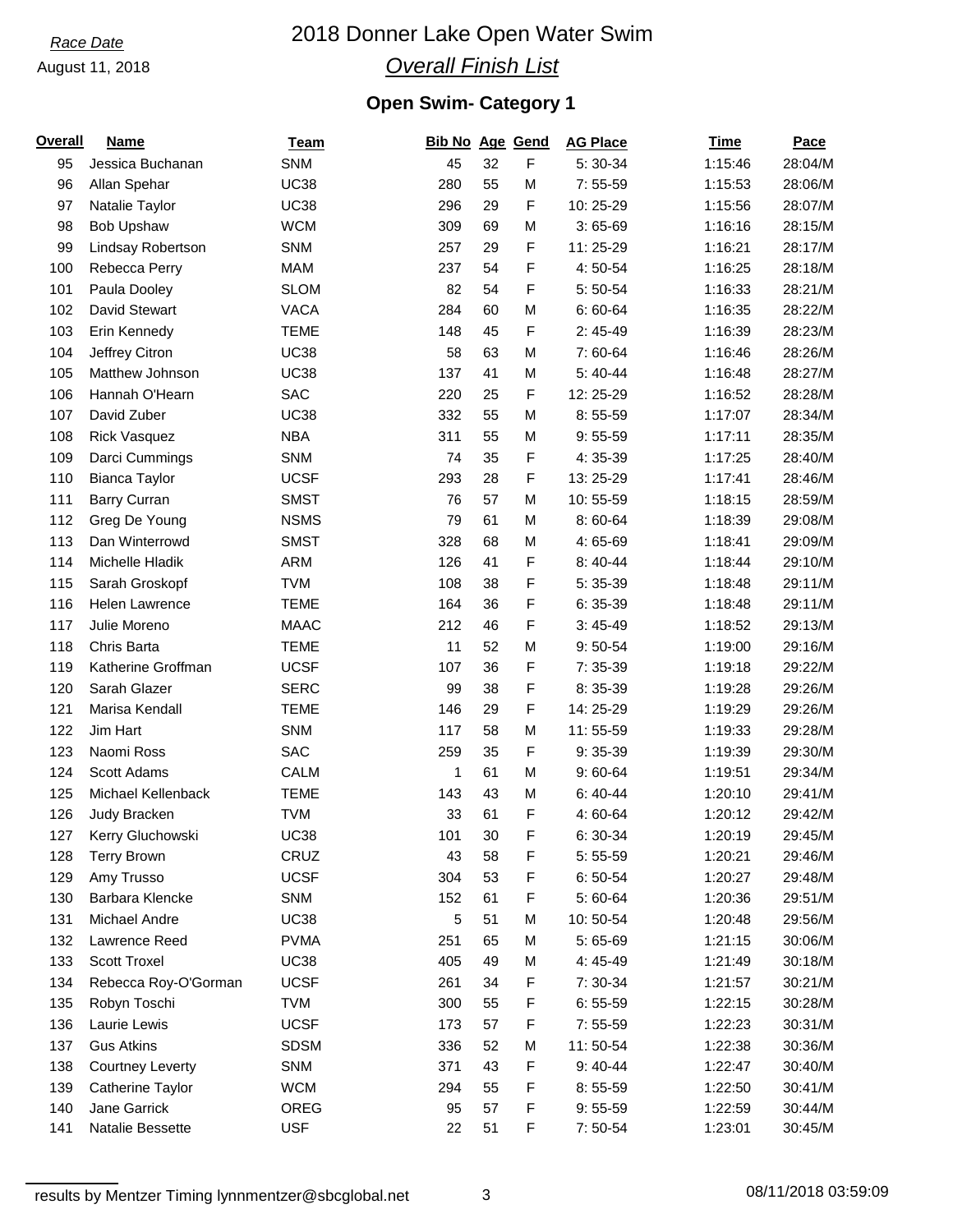#### August 11, 2018

# 2018 Donner Lake Open Water Swim

## *Overall Finish List*

## **Open Swim- Category 1**

| <u>Overall</u> | <b>Name</b>             | <b>Team</b> | Bib No Age Gend |    |             | <b>AG Place</b> | Time    | <b>Pace</b> |
|----------------|-------------------------|-------------|-----------------|----|-------------|-----------------|---------|-------------|
| 142            | Steven Toschi           | <b>TVM</b>  | 301             | 57 | M           | 12:55-59        | 1:23:09 | 30:48/M     |
| 143            | <b>Breck Overall</b>    | SNM         | 229             | 47 | M           | $5:45-49$       | 1:23:16 | 30:50/M     |
| 144            | Melodie Seto            | <b>SNM</b>  | 270             | 35 | F           | 10: 35-39       | 1:23:20 | 30:52/M     |
| 145            | Joe Davis               | <b>ARM</b>  | 77              | 54 | M           | 12:50-54        | 1:23:21 | 30:52/M     |
| 146            | Jeff Mockus             | <b>UC38</b> | 207             | 54 | M           | 13:50-54        | 1:23:28 | 30:55/M     |
| 147            | Tia Shimada             | <b>TEME</b> | 274             | 39 | F           | 11: 35-39       | 1:23:37 | 30:58/M     |
| 148            | Lisa Bronander          | <b>SNM</b>  | 37              | 47 | F           | 4:45-49         | 1:23:39 | 30:59/M     |
| 149            | Kristie Jones           | <b>SNM</b>  | 139             | 34 | F           | 8:30-34         | 1:23:39 | 30:59/M     |
| 150            | Kara Gray               | <b>WCM</b>  | 105             | 53 | F           | 8:50-54         | 1:23:40 | 30:59/M     |
| 151            | <b>Charlene Wardlow</b> | <b>UC38</b> | 315             | 61 | F           | $6:60-64$       | 1:23:47 | 31:02/M     |
| 152            | Jocelyn Wiener          | <b>TEME</b> | 323             | 41 | F           | 10:40-44        | 1:23:47 | 31:02/M     |
| 153            | Monica Maccaux          | SNM         | 188             | 36 | F           | 12: 35-39       | 1:23:48 | 31:02/M     |
| 154            | Elisabeth Linn          | <b>SNM</b>  | 178             | 26 | F           | 15: 25-29       | 1:23:50 | 31:03/M     |
| 155            | Jeffrey Brown           | <b>UC38</b> | 42              | 48 | M           | $6:45-49$       | 1:23:54 | 31:04/M     |
| 156            | Laura Laird             | <b>WCM</b>  | 159             | 56 | F           | 10:55-59        | 1:24:05 | 31:09/M     |
| 157            | <b>Hilary Walters</b>   | <b>SERC</b> | 314             | 35 | F           | 13: 35-39       | 1:24:15 | 31:12/M     |
| 158            | Jessica Poon            | CRUZ        | 245             | 28 | F           | 16: 25-29       | 1:24:16 | 31:13/M     |
| 159            | Katie Parissenti        | <b>PCCM</b> | 232             | 28 | F           | 17: 25-29       | 1:24:47 | 31:24/M     |
| 160            | John Kieckhefer         | <b>UC38</b> | 150             | 57 | M           | 13:55-59        | 1:24:50 | 31:25/M     |
| 161            | Victor Seeley           | <b>SFGG</b> | 269             | 45 | M           | 7:45-49         | 1:24:50 | 31:25/M     |
| 162            | <b>Robert Burks</b>     | <b>SNM</b>  | 47              | 47 | M           | 8:45-49         | 1:24:54 | 31:27/M     |
| 163            | Wendy Kordesch          | DC          | 156             | 33 | F           | 9:30-34         | 1:25:00 | 31:29/M     |
| 164            | Kelly Capell            | <b>SERC</b> | 51              | 36 | F           | 14: 35-39       | 1:25:11 | 31:33/M     |
| 165            | Michelle Weigand        | <b>UC38</b> | 317             | 49 | F           | $5:45-49$       | 1:25:22 | 31:37/M     |
| 166            | Michelle Samonek        | <b>UC38</b> | 265             | 46 | F           | $6:45-49$       | 1:25:38 | 31:43/M     |
| 167            | Michele Ignoffo         | CRUZ        | 130             | 49 | F           | $7:45-49$       | 1:25:46 | 31:46/M     |
| 168            | Elizabeth Nilsen        | <b>UC44</b> | 217             | 50 | F           | $9:50 - 54$     | 1:25:50 | 31:47/M     |
| 169            | Christina Cavalli       | <b>MEMO</b> | 55              | 50 | F           | 10:50-54        | 1:25:51 | 31:48/M     |
| 170            | Joseph Davis            | <b>MELO</b> | 78              | 60 | M           | 10:60-64        | 1:26:02 | 31:52/M     |
| 171            | Miya Muraki             | <b>TEME</b> | 382             | 38 | F           | 15: 35-39       | 1:26:05 | 31:53/M     |
| 172            | Erik Lundeen            | <b>SRVM</b> | 186             | 22 | M           | $2:18-24$       | 1:26:26 | 32:01/M     |
| 173            | Yvonne Lo               | <b>SAC</b>  | 181             | 48 | F           | 8:45-49         | 1:26:53 | 32:11/M     |
| 174            | Megan Moore             | <b>WCM</b>  | 211             | 41 | $\mathsf F$ | 11: 40-44       | 1:26:59 | 32:13/M     |
| 175            | Elizabeth Jay           | DC          | 134             | 37 | F           | 16: 35-39       | 1:27:05 | 32:15/M     |
| 176            | Krista Odden            | DC          | 221             | 34 | F           | 10: 30-34       | 1:27:26 | 32:23/M     |
| 177            | Katherine Magoon        | <b>UC08</b> | 191             | 34 | F           | 11: 30-34       | 1:27:28 | 32:24/M     |
| 178            | Sam Gaeta               | <b>SNM</b>  | 94              | 27 | M           | 11:25-29        | 1:27:38 | 32:27/M     |
| 179            | Julie Meis              | <b>WCM</b>  | 203             | 61 | F           | 7:60-64         | 1:27:42 | 32:29/M     |
| 180            | <b>Brianne Owens</b>    | <b>UC38</b> | 230             | 35 | F           | 17: 35-39       | 1:27:46 | 32:30/M     |
| 181            | Randi Shiromizu         | <b>STAN</b> | 396             | 30 | F           | 12: 30-34       | 1:27:57 | 32:34/M     |
| 182            | <b>Beth Laskey</b>      | <b>RAMS</b> | 162             | 53 | F           | 11:50-54        | 1:28:09 | 32:39/M     |
| 183            | Elaine McQuillan        | <b>UC38</b> | 202             | 20 | F           | $7:18-24$       | 1:28:21 | 32:43/M     |
| 184            | Olivia Lemen            | <b>UC38</b> | 168             | 40 | F           | 12: 40-44       | 1:28:23 | 32:44/M     |
| 185            | Jill Stockton           | <b>SNM</b>  | 289             | 39 | F           | 18: 35-39       | 1:28:37 | 32:49/M     |
| 186            | <b>Christine Oliver</b> | <b>TCAM</b> | 223             | 55 | F           | 11:55-59        | 1:28:41 | 32:51/M     |
| 187            | Dan Nadaner             | <b>SERC</b> | 213             | 69 | M           | $6:65-69$       | 1:28:41 | 32:51/M     |
| 188            | Thomas Knopf            | <b>TOC</b>  | 154             | 71 | M           | $3:70-74$       | 1:28:45 | 32:52/M     |
|                |                         |             |                 |    |             |                 |         |             |

4 08/11/2018 03:59:10 results by Mentzer Timing lynnmentzer@sbcglobal.net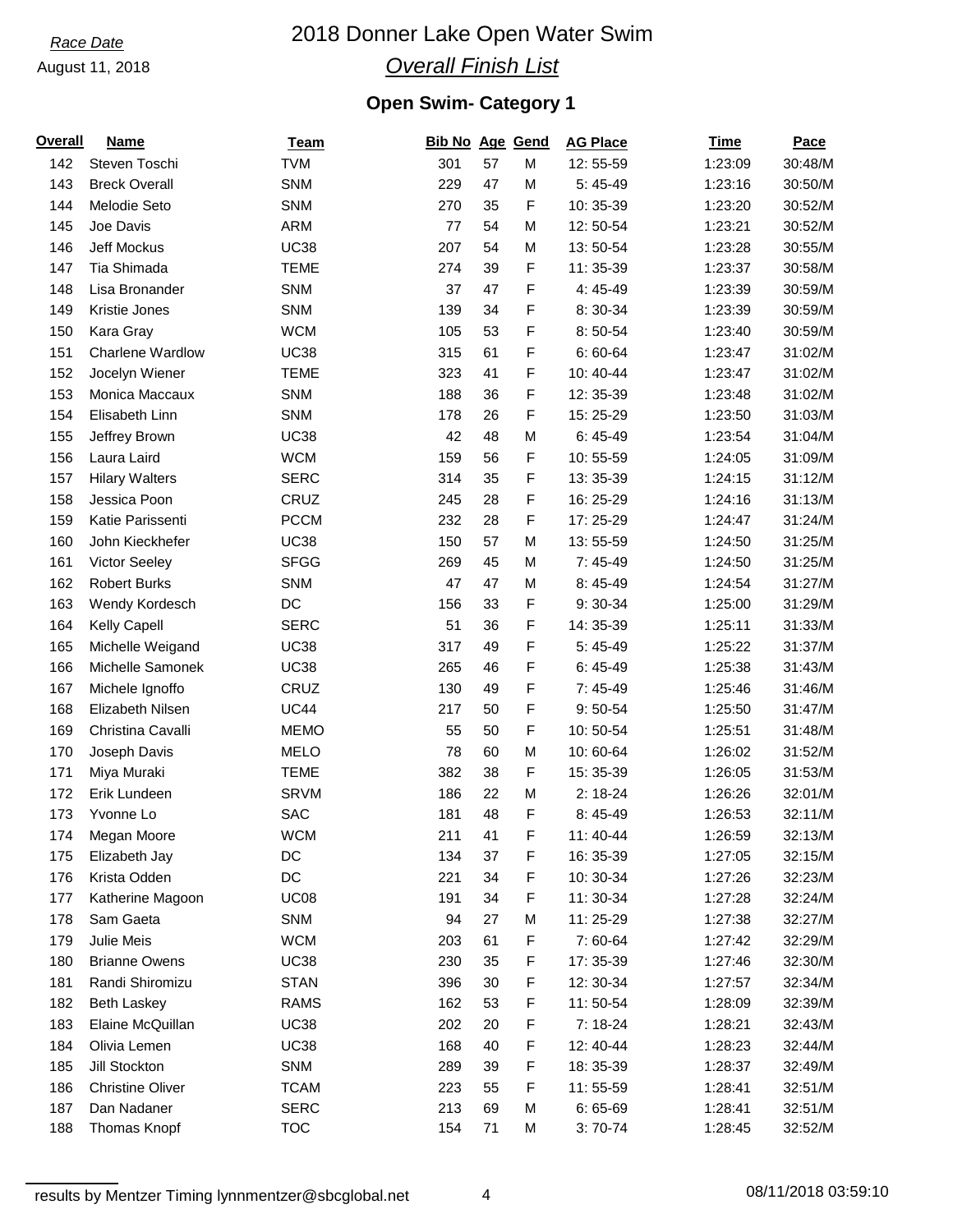#### August 11, 2018

# 2018 Donner Lake Open Water Swim

## *Overall Finish List*

## **Open Swim- Category 1**

| <b>Overall</b> | <b>Name</b>            | <u>Team</u> | Bib No Age Gend |          |           | <b>AG Place</b> | Time    | Pace    |
|----------------|------------------------|-------------|-----------------|----------|-----------|-----------------|---------|---------|
| 189            | Kelly Heape            | <b>UC38</b> | 118             | 37       | F         | 19: 35-39       | 1:28:49 | 32:54/M |
| 190            | Elizabeth Blackstone   | CRUZ        | 24              | 58       | F         | 12:55-59        | 1:28:49 | 32:54/M |
| 191            | Ralph Brott            | <b>UCSF</b> | 38              | 79       | M         | $1:75-79$       | 1:29:03 | 32:59/M |
| 192            | Jennifer Ramos         | <b>VACA</b> | 250             | 35       | F         | 20: 35-39       | 1:29:11 | 33:02/M |
| 193            | Grayson Tynes          | <b>DAM</b>  | 308             | 33       | M         | 4:30-34         | 1:29:13 | 33:03/M |
| 194            | Paul Stock             | <b>EDHS</b> | 288             | 65       | M         | 7:65-69         | 1:29:14 | 33:03/M |
| 195            | Lisa Goldman           | <b>BAC</b>  | 102             | 50       | F         | 12:50-54        | 1:29:22 | 33:06/M |
| 196            | Janet Beegle           | <b>MVM</b>  | 14              | 51       | F         | 13:50-54        | 1:29:58 | 33:19/M |
| 197            | Patti Philpott         | <b>TCAM</b> | 239             | 48       | F         | $9:45-49$       | 1:30:03 | 33:21/M |
| 198            | Bonnie Brown           | <b>SMM</b>  | 41              | 51       | F         | 14:50-54        | 1:30:21 | 33:28/M |
| 199            | Leo Benjamine          | <b>UC38</b> | 16              | 45       | M         | $9:45-49$       | 1:30:32 | 33:32/M |
| 200            | Suzanne Greva*         | <b>SERC</b> | 106             | 54       | F         | 15: 50-54       | 1:30:37 | 33:34/M |
| 201            | Darcey Wilcox          | <b>SAC</b>  | 324             | 46       | F         | 10:45-49        | 1:30:49 | 33:38/M |
| 202            | Ann Michelle Ongerth   | <b>WCM</b>  | 226             | 44       | F         | 13:40-44        | 1:30:52 | 33:39/M |
| 203            | Kelly Huddleston       | <b>WCM</b>  | 129             | 37       | F         | 21: 35-39       | 1:30:53 | 33:40/M |
| 204            | Kelli Dutra            | <b>UC38</b> | 352             | 54       | F         | 16: 50-54       | 1:31:00 | 33:42/M |
| 205            | Amanda Staab           | <b>TEME</b> | 282             | 46       | F         | 11:45-49        | 1:31:07 | 33:45/M |
| 206            | Virginia Jameson       | <b>DAM</b>  | 132             | 35       | F         | 22: 35-39       | 1:31:21 | 33:50/M |
| 207            | Crystal Maglio         | <b>TEME</b> | 190             | 38       | F         | 23: 35-39       | 1:31:29 | 33:53/M |
| 208            | Jason Lowry            | <b>UC38</b> | 185             | 48       | M         | 10:45-49        | 1:31:43 | 33:58/M |
| 209            | Kathryn Striebel       | CALM        | 290             | 59       | F         | 13:55-59        | 1:32:06 | 34:07/M |
| 210            | <b>Richard Buc</b>     | <b>SRVM</b> | 44              | 57       | M         | 14:55-59        | 1:32:23 | 34:13/M |
| 211            | David Crankshaw        | <b>MELO</b> | 72              | 63       | M         | 11:60-64        | 1:33:22 | 34:35/M |
| 212            | John Ortman            | <b>UC38</b> | 228             | 58       | M         | 15: 55-59       | 1:33:39 | 34:41/M |
| 213            | <b>Steve Atkins</b>    | <b>UC38</b> | 8               | 50       | M         | 14:50-54        | 1:33:42 | 34:42/M |
| 214            | Jim Stickler           | <b>SRVM</b> | 285             | 47       | M         | 11:45-49        | 1:34:00 | 34:49/M |
| 215            | Kimberly Jorgensen     | <b>SAC</b>  | 141             | 50       | F         | 17:50-54        | 1:34:37 | 35:03/M |
| 216            | Mindi Brenner          | <b>UC38</b> | 35              | 54       | F         | 18:50-54        | 1:34:49 | 35:07/M |
| 217            | Heejay Chung           | <b>UCSF</b> | 57              | 47       | F         | 12: 45-49       | 1:34:52 | 35:08/M |
| 218            | Robert Hennessy        | LGM         | 119             | 55       | M         | 16: 55-59       | 1:35:05 | 35:13/M |
| 219            |                        | <b>SAC</b>  | 56              | 50       | F         | 19:50-54        | 1:35:18 | 35:18/M |
|                | Edie Chang             | OAK         |                 |          | F         |                 | 1:35:31 | 35:23/M |
| 220            | Brooke Lennox          | <b>TEME</b> | 169             | 20<br>48 |           | 8:18-24         |         |         |
| 221            | Robert Rachwald        |             | 249             |          | ${\sf M}$ | 12: 45-49       | 1:35:54 | 35:31/M |
| 222            | Scot Kendall           | CRUZ        | 147             | 68       | М         | $8:65-69$       | 1:35:55 | 35:31/M |
| 223            | Sian Crespo            | <b>SNM</b>  | 350             | 37       | F         | 24: 35-39       | 1:36:02 | 35:34/M |
| 224            | Steve Baum             | <b>TEME</b> | 13              | 64       | M         | 12:60-64        | 1:36:05 | 35:35/M |
| 225            | John Lennox            | OAK         | 170             | 69       | M         | $9:65-69$       | 1:36:10 | 35:37/M |
| 226            | Nancy Booth            | DC          | 32              | 64       | F         | 8:60-64         | 1:36:53 | 35:53/M |
| 227            | <b>Barbara Stevens</b> | <b>PSM</b>  | 283             | 60       | F         | $9:60-64$       | 1:37:05 | 35:57/M |
| 228            | Kent Sasaki            | <b>WCM</b>  | 266             | 54       | M         | 15:50-54        | 1:37:19 | 36:03/M |
| 229            | Jean Allan             | <b>UCSF</b> | 3               | 60       | F         | 10:60-64        | 1:37:36 | 36:09/M |
| 230            | <b>Elspeth Farmer</b>  | <b>MELO</b> | 85              | 61       | F         | 11:60-64        | 1:37:37 | 36:09/M |
| 231            | Shii Stickler          | <b>SRVM</b> | 286             | 45       | F         | 13:45-49        | 1:37:46 | 36:13/M |
| 232            | Patrick O malley daly  | <b>SERC</b> | 219             | 53       | M         | 16: 50-54       | 1:38:22 | 36:26/M |
| 233            | Leslie Hirschaut       | <b>UC38</b> | 124             | 60       | F         | 12:60-64        | 1:38:45 | 36:34/M |
| 234            | Greg Jacobus           | <b>TCAM</b> | 131             | 67       | M         | 10:65-69        | 1:38:57 | 36:39/M |
| 235            | Christi Wilson         | <b>UC38</b> | 326             | 45       | F         | 14: 45-49       | 1:39:14 | 36:45/M |

5 08/11/2018 03:59:11 results by Mentzer Timing lynnmentzer@sbcglobal.net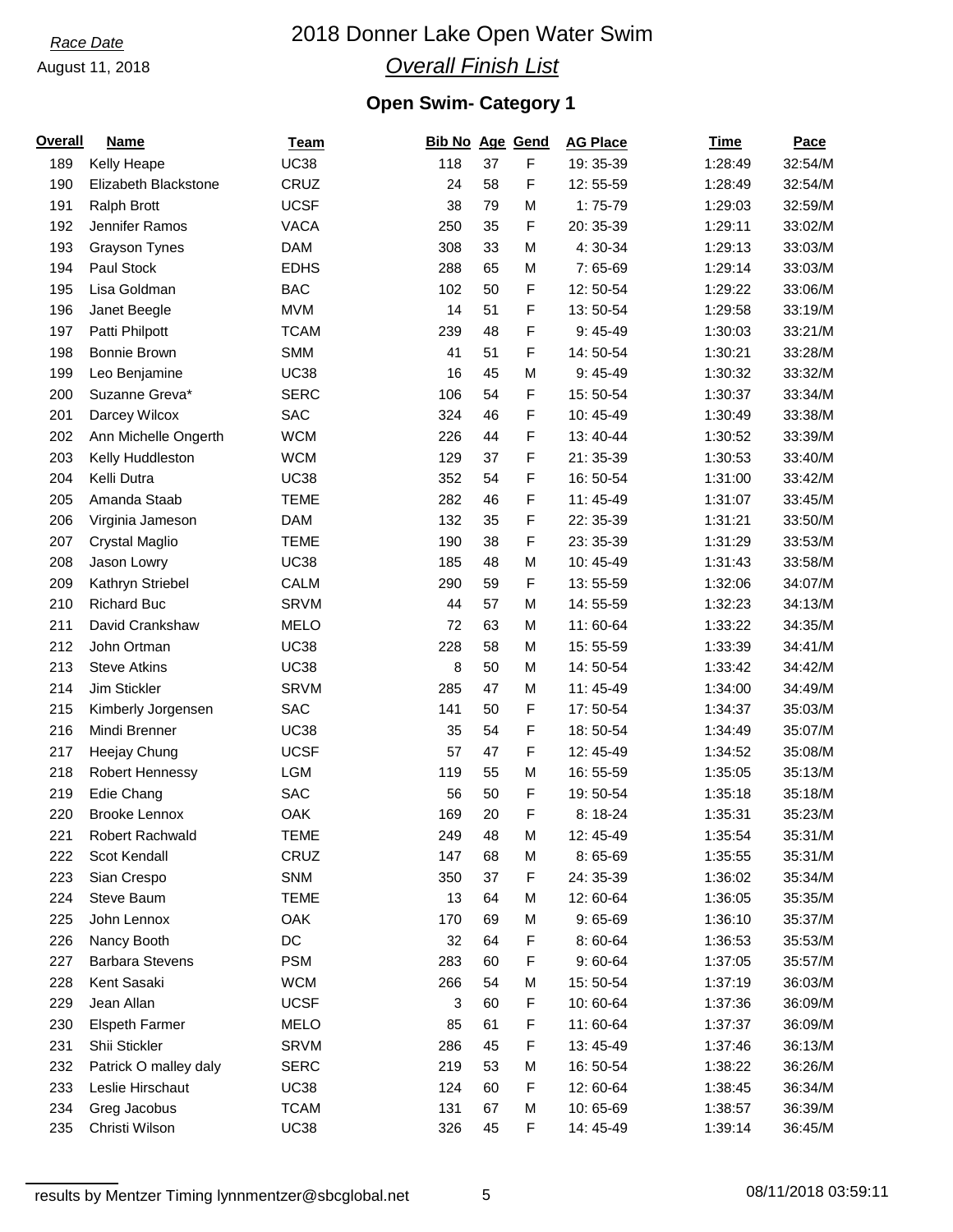#### August 11, 2018

# 2018 Donner Lake Open Water Swim

## *Overall Finish List*

## **Open Swim- Category 1**

| <b>Overall</b> | <b>Name</b>             | <b>Team</b> | <b>Bib No Age Gend</b> |    |   | <b>AG Place</b> | <b>Time</b> | Pace    |
|----------------|-------------------------|-------------|------------------------|----|---|-----------------|-------------|---------|
| 236            | <b>Tim Reese</b>        | <b>SAC</b>  | 252                    | 59 | M | 17:55-59        | 1:39:23     | 36:49/M |
| 237            | <b>Tracy May</b>        | <b>SRVM</b> | 194                    | 47 | F | 15: 45-49       | 1:39:28     | 36:50/M |
| 238            | Kristina Kordesch       | DC          | 155                    | 35 | F | 25: 35-39       | 1:39:35     | 36:53/M |
| 239            | Susan Blew              | <b>LNRS</b> | 26                     | 66 | F | $1:65-69$       | 1:39:42     | 36:56/M |
| 240            | Suzanne Hurrey          | <b>SRVM</b> | 361                    | 41 | F | 14: 40-44       | 1:40:39     | 37:17/M |
| 241            | K Kiely Gilfillan       | <b>UC38</b> | 98                     | 50 | F | 20: 50-54       | 1:40:48     | 37:20/M |
| 242            | Lalit Shahani           | <b>MELO</b> | 272                    | 54 | M | 17:50-54        | 1:41:03     | 37:26/M |
| 243            | James Nagamine          | <b>UC38</b> | 214                    | 57 | M | 18:55-59        | 1:41:11     | 37:29/M |
| 244            | <b>Becky Mose</b>       | <b>SRVM</b> | 381                    | 52 | F | 21:50-54        | 1:41:22     | 37:33/M |
| 245            | Barbara Brown           | <b>WCM</b>  | 40                     | 65 | F | $2:65-69$       | 1:41:42     | 37:40/M |
| 246            | Tom Linthicum           | <b>SERC</b> | 179                    | 60 | M | 13:60-64        | 1:42:25     | 37:56/M |
| 247            | Carol Menefee           | <b>UC38</b> | 204                    | 68 | F | $3:65-69$       | 1:42:40     | 38:01/M |
| 248            | Alicica Brasch          |             | 411                    | 44 | F | 15: 40-44       | 1:42:44     | 38:03/M |
| 249            | Maureen Kelly*          | <b>NBA</b>  | 144                    | 49 | F | 16: 45-49       | 1:42:46     | 38:04/M |
| 250            | Corvin Bazgan           | <b>BC</b>   | 338                    | 44 | M | $7:40-44$       | 1:42:46     | 38:04/M |
| 251            | <b>Ariel Parrish</b>    | <b>USF</b>  | 233                    | 43 | F | 16: 40-44       | 1:43:02     | 38:10/M |
| 252            | Shannon Conroy          | <b>SAC</b>  | 67                     | 43 | F | 17: 40-44       | 1:43:08     | 38:12/M |
| 253            | Karen Stine             | <b>MELO</b> | 287                    | 61 | F | 13:60-64        | 1:43:19     | 38:16/M |
| 254            | Carol Schick-Lyda       | <b>UC38</b> | 395                    | 69 | F | 4:65-69         | 1:44:07     | 38:34/M |
| 255            | Dalton Weese            | <b>UC37</b> | 316                    | 31 | M | $5:30-34$       | 1:44:20     | 38:39/M |
| 256            | David Cohen             | <b>UC38</b> | 62                     | 49 | M | 13:45-49        | 1:44:23     | 38:40/M |
| 257            | Karen Tukua             | <b>WCM</b>  | 305                    | 68 | F | $5:65-69$       | 1:45:17     | 39:00/M |
| 258            | Lester Crawford         | <b>UC38</b> | 73                     | 59 | M | 19:55-59        | 1:45:17     | 39:00/M |
| 259            | Carolyn Moore           | <b>UC38</b> | 210                    | 49 | F | 17: 45-49       | 1:45:30     | 39:04/M |
| 260            | <b>Denise Platts</b>    | <b>SRVM</b> | 244                    | 53 | F | 22: 50-54       | 1:45:37     | 39:07/M |
| 261            | Gail Gordon             | <b>TEME</b> | 104                    | 60 | F | 14: 60-64       | 1:46:18     | 39:22/M |
| 262            | <b>Todd Narter</b>      | <b>TEME</b> | 215                    | 54 | M | 18:50-54        | 1:46:21     | 39:23/M |
| 263            |                         | <b>UC38</b> | 145                    | 48 | F | 18:45-49        |             | 39:38/M |
|                | P Kelly                 |             |                        |    |   |                 | 1:47:01     |         |
| 264            | Donald Buchheit         | <b>CMA</b>  | 46                     | 60 | M | 14: 60-64       | 1:47:12     | 39:42/M |
| 265            | Susan Saba              | <b>CMAM</b> | 393                    | 51 | F | 23:50-54        | 1:47:30     | 39:49/M |
| 266            | <b>Jillian Ritter</b>   | CRUZ        | 256                    | 35 | F | 26: 35-39       | 1:47:46     | 39:55/M |
| 267            | Kildine Harms           | <b>WCM</b>  | 116                    | 64 | F | 15:60-64        | 1:48:07     | 40:03/M |
| 268            | Linda Williams          | CALM        | 325                    | 72 | F | $1:70-74$       | 1:50:00     | 40:44/M |
| 269            | Anthony Benna           | <b>UC55</b> | 17                     | 38 | M | 11: 35-39       | 1:50:00     | 40:44/M |
| 270            | Mollie McKenna          | <b>SERC</b> | 201                    | 55 | F | 14:55-59        | 1:51:01     | 41:07/M |
| 271            | <b>Christine Roloff</b> | <b>UC38</b> | 258                    | 55 | F | 15: 55-59       | 1:51:17     | 41:13/M |
| 272            | Michael Conroy          | <b>NVM</b>  | 66                     | 62 | M | 15:60-64        | 1:51:50     | 41:25/M |
| 273            | Edith Collin            | <b>MELO</b> | 63                     | 73 | F | $2:70-74$       | 1:52:53     | 41:49/M |
| 274            | Diane Faraone           | CRUZ        | 84                     | 56 | F | 16: 55-59       | 1:53:06     | 41:53/M |
| 275            | Anna Lippi              | <b>MELO</b> | 180                    | 66 | F | $6:65-69$       | 1:57:07     | 43:23/M |
| 276            | Joan Caldwell           | <b>MELO</b> | 48                     | 67 | F | 7:65-69         | 1:59:49     | 44:23/M |
| 277            | Anthony Avila           | <b>UC38</b> | 9                      | 53 | M | 19:50-54        | 2:01:27     | 44:59/M |
| 278            | Joan Turner             | <b>SAC</b>  | 306                    | 57 | F | 17:55-59        | 2:02:33     | 45:23/M |
| 279            | Cheryl Taylor           | CRUZ        | 295                    | 66 | F | 8:65-69         | 2:03:35     | 45:46/M |
| 280            | Laurie Perry            | <b>TCAM</b> | 236                    | 64 | F | 16: 60-64       | 2:03:52     | 45:53/M |
| 281            | Lisa Asta               | <b>WCM</b>  | 7                      | 53 | F | 24: 50-54       | 2:04:02     | 45:56/M |
| 282            | Kathryn Hall            | <b>UC38</b> | 112                    | 34 | F | 13: 30-34       | 2:12:35     | 49:06/M |

6 08/11/2018 03:59:12 results by Mentzer Timing lynnmentzer@sbcglobal.net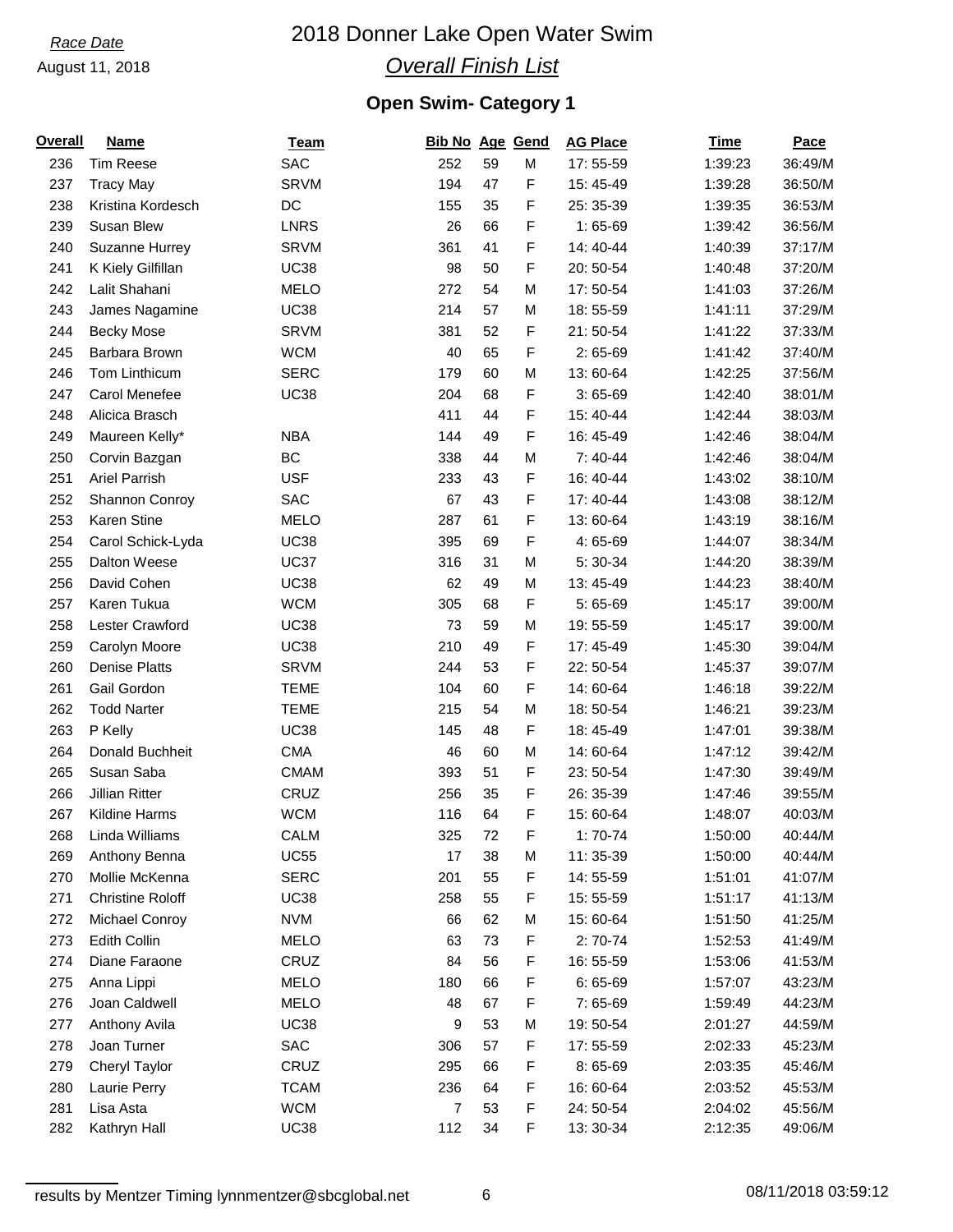August 11, 2018

# 2018 Donner Lake Open Water Swim

*Overall Finish List*

## **Open Swim- Category 1**

| <b>Overall</b> | <b>Name</b>      | ⊺eam |          |  | <b>Bib No Age Gend AG Place</b> | Time    | Pace    |
|----------------|------------------|------|----------|--|---------------------------------|---------|---------|
|                | 283 Karen Wagner | UC38 | 312 52 F |  | 25: 50-54                       | 2:20:50 | 52:10/M |

7 08/11/2018 03:59:12 results by Mentzer Timing lynnmentzer@sbcglobal.net